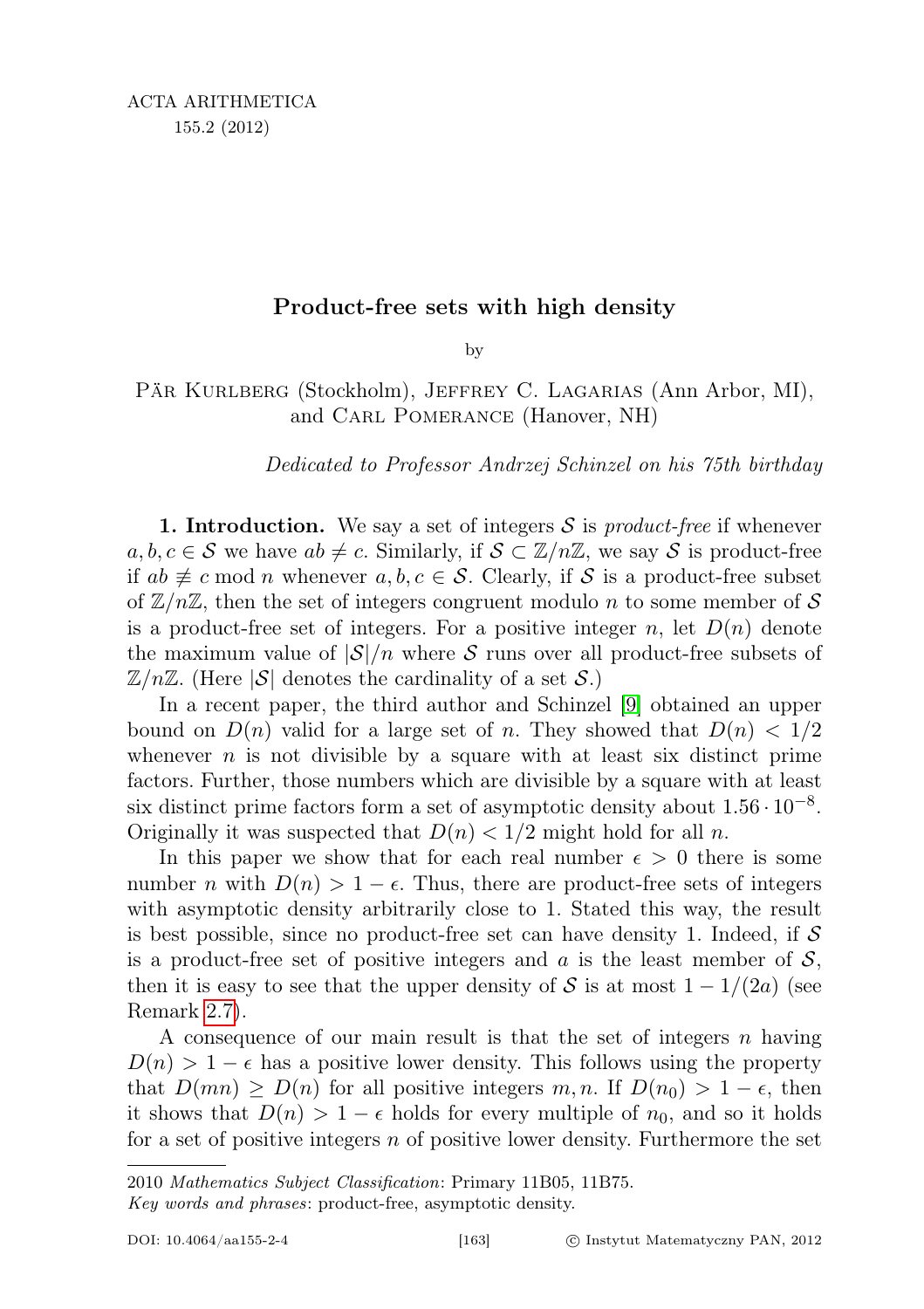$\mathcal{N}(u) = \{n \geq 1 : D(n) > u\}$  has a well-defined logarithmic density  $\delta(u)$ which is positive for  $0 \le u < 1$ . In Theorem [2.1](#page-1-0) we obtain a quantitative rate at which  $D(n)$  approaches 1, which yields a lower bound for  $\delta(u)$  as  $u \rightarrow 1^-$ , given as [\(5.1\)](#page-9-0) in Section [5.](#page-8-0)

We also compute a numerical example of a number n with  $D(n) > 1/2$ and we consider some generalizations of the equation  $ab = c$ .

It is interesting to note that while there are product-free subsets with density arbitrarily close to 1, the density of sum-free subsets of finite abelian groups (written additively) is easily seen to be bounded by  $1/2$  (see [\[4\]](#page-9-1) for a complete characterization of the maximum density of sum-free subsets of various types of finite abelian groups).

2. The main theorem. In this section we show that there can be product-free sets of integers of density arbitrarily close to one, but not equal to one. Our main result is as follows.

<span id="page-1-0"></span>THEOREM 2.1. There is a positive constant  $C$  and infinitely many integers n with

$$
D(n) > 1 - \frac{C}{(\log \log n)^{1 - \frac{1}{2}e \log 2}}.
$$

Here the exponent  $1-\frac{1}{2}$  $\frac{1}{2}e \log 2 \approx 0.057915.$ 

<span id="page-1-2"></span>COROLLARY 2.2. For each real number  $\epsilon > 0$  there is a positive integer n with  $D(n) > 1 - \epsilon$ .

We first sketch the idea of the proof. Let  $\Omega(m)$  denote the number of prime factors of m counted with multiplicity. Clearly, for any fixed  $z$ , the set of numbers m with  $z < \Omega(m) < 2z$  is product-free. Further, after Hardy and Ramanujan, we know that  $\Omega(m)$  for numbers  $m \leq x$  is usually concentrated near  $\log \log x$ . So if  $z \approx \frac{2}{3}$  $\frac{2}{3}$  log log x (actually  $e/4$  works out a little better than  $2/3$ , we have a product-free set that has the great preponderance of integers in  $[1, x]$ . With an extra device (see Lemma [2.3\)](#page-1-1) for creating such a set that is periodic modulo some particular large number  $n$ , we obtain the result. The idea used bears some resemblance to that of Remark 2 and its proof in Hajdu, Schinzel, and Skałba [\[5\]](#page-10-1).

Before giving the proof, we establish some preliminary lemmas. Let  $\varphi$ denote Euler's totient function and let  $rad(n)$  denote the largest squarefree divisor of the positive integer n.

<span id="page-1-1"></span>LEMMA 2.3. Suppose that n is a positive integer and  $\mathcal D$  is a product-free set of divisors of  $n/\text{rad}(n)$ . Then

$$
\mathcal{S}_{\mathcal{D}} := \{ s \in \mathbb{Z}/n\mathbb{Z} : \gcd(s, n) \in \mathcal{D} \}
$$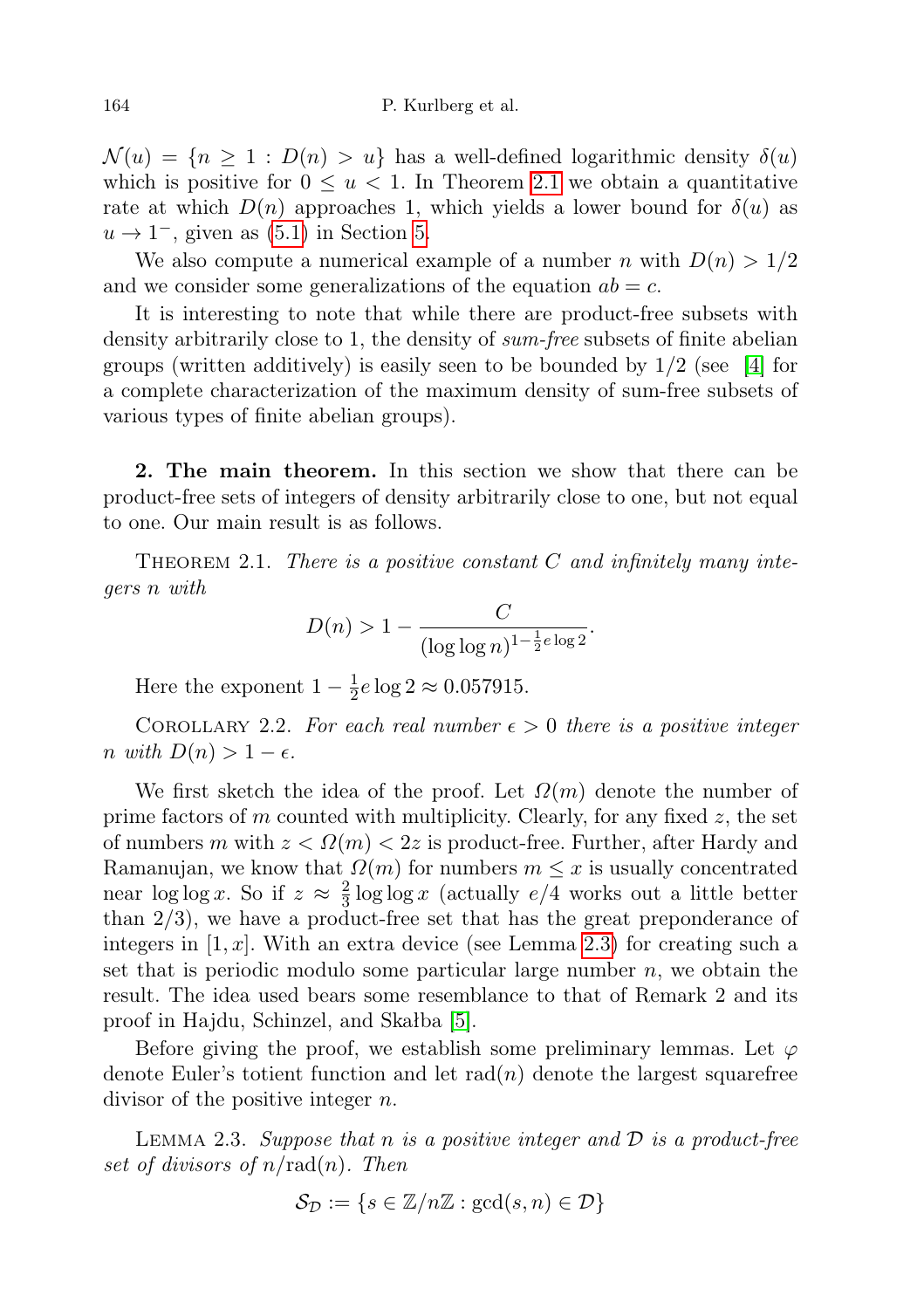is product-free and

$$
|\mathcal{S}_{\mathcal{D}}| = \varphi(n) \sum_{d \in \mathcal{D}} \frac{1}{d}.
$$

*Proof.* Suppose  $s_1, s_2 \in S_{\mathcal{D}}$  with  $gcd(s_i, n) = d_i \in \mathcal{D}$  for  $i = 1, 2$ . We have  $gcd(s_1s_2, n) = gcd(d_1d_2, n) = d_3$ , say. If  $d_3 \nmid n/rad(n)$ , then by hypothesis  $d_3 \notin \mathcal{D}$ , so  $s_1s_2 \notin \mathcal{S}_{\mathcal{D}}$ . On the other hand, if  $d_3 | n/rad(n)$ , then  $d_3 = d_1d_2$ , so again by hypothesis,  $d_3 \notin \mathcal{D}$  and  $s_1s_2 \notin \mathcal{S}_{\mathcal{D}}$ . Thus,  $\mathcal{S}_{\mathcal{D}}$  is product-free and it remains to compute its cardinality. For  $d \in \mathcal{D}$ , we have

$$
\{s\in\mathbb{Z}/n\mathbb{Z}:\gcd(s,n)=d\}=\{jd:j\in\mathbb{Z}/(n/d)\mathbb{Z},\,\gcd(j,n/d)=1\}.
$$

Thus,  $|\mathcal{S}_{\mathcal{D}}| = \sum_{d \in \mathcal{D}} \varphi(n/d)$ . But, by hypothesis, we have  $\text{rad}(n/d) = \text{rad}(n)$ for  $d \in \mathcal{D}$ , so that  $\varphi(n/d) = \varphi(n)/d$ .

For an integer  $n > 1$ , let  $P(n)$  denote the largest prime factor of n and let  $P(1) = 1$ . As above, we let  $\Omega(n)$  denote the number of prime factors of n, counted with multiplicity. We use the notation  $f(x) \approx g(x)$  to mean there are positive constants  $c_1, c_2$  such that  $c_1g(x) \leq f(x) \leq c_2g(x)$  in some stated domain for the variable x. Lemma [2.4](#page-2-0) and Corollary [2.5](#page-3-0) below are standard results (cf. Exercises 04 and 05 in [\[6\]](#page-10-2)); we give the details for completeness.

<span id="page-2-0"></span>LEMMA 2.4. Uniformly for real numbers  $x, z$  with  $x \ge 2$  and  $0 < z < 2$ ,

$$
\sum_{P(n)\leq x} \frac{z^{\Omega(n)}}{n} \asymp \frac{1}{2-z} (\log x)^z.
$$

Proof. We have

$$
\sum_{P(n)\leq x} \frac{z^{\Omega(n)}}{n} = \prod_{p\leq x} \left(1 + \frac{z}{p} + \frac{z^2}{p^2} + \cdots \right) = \prod_{p\leq x} \left(1 - \frac{z}{p}\right)^{-1}
$$

$$
= \prod_{p\leq x} \left(1 - \frac{1}{p}\right)^{-z} \prod_{p\leq x} \left(1 - \frac{1}{p}\right)^{z} \left(1 - \frac{z}{p}\right)^{-1}.
$$

By the theorem of Mertens we have  $\prod_{p\leq x}(1-1/p)^{-z}\sim e^{\gamma z}(\log x)^z$  uniformly for z in the interval  $(0, 2)$ , as  $x \to \infty$ , where  $\gamma$  is the Euler–Mascheroni constant. Thus, it suffices to prove that the second product above is of magnitude  $1/(2-z)$ . Using the power series for  $log(1-t)$ , we have

$$
\log \left( \prod_{p \le x} \left( 1 - \frac{1}{p} \right)^z \left( 1 - \frac{z}{p} \right)^{-1} \right) = \sum_{p \le x} \left( z \log \left( 1 - \frac{1}{p} \right) - \log \left( 1 - \frac{z}{p} \right) \right)
$$

$$
= z \log \frac{1}{2} - \log \left( 1 - \frac{z}{2} \right) + O \left( \sum_{3 \le p \le x} \frac{1}{p^2} \right) = -\log(2 - z) + O(1).
$$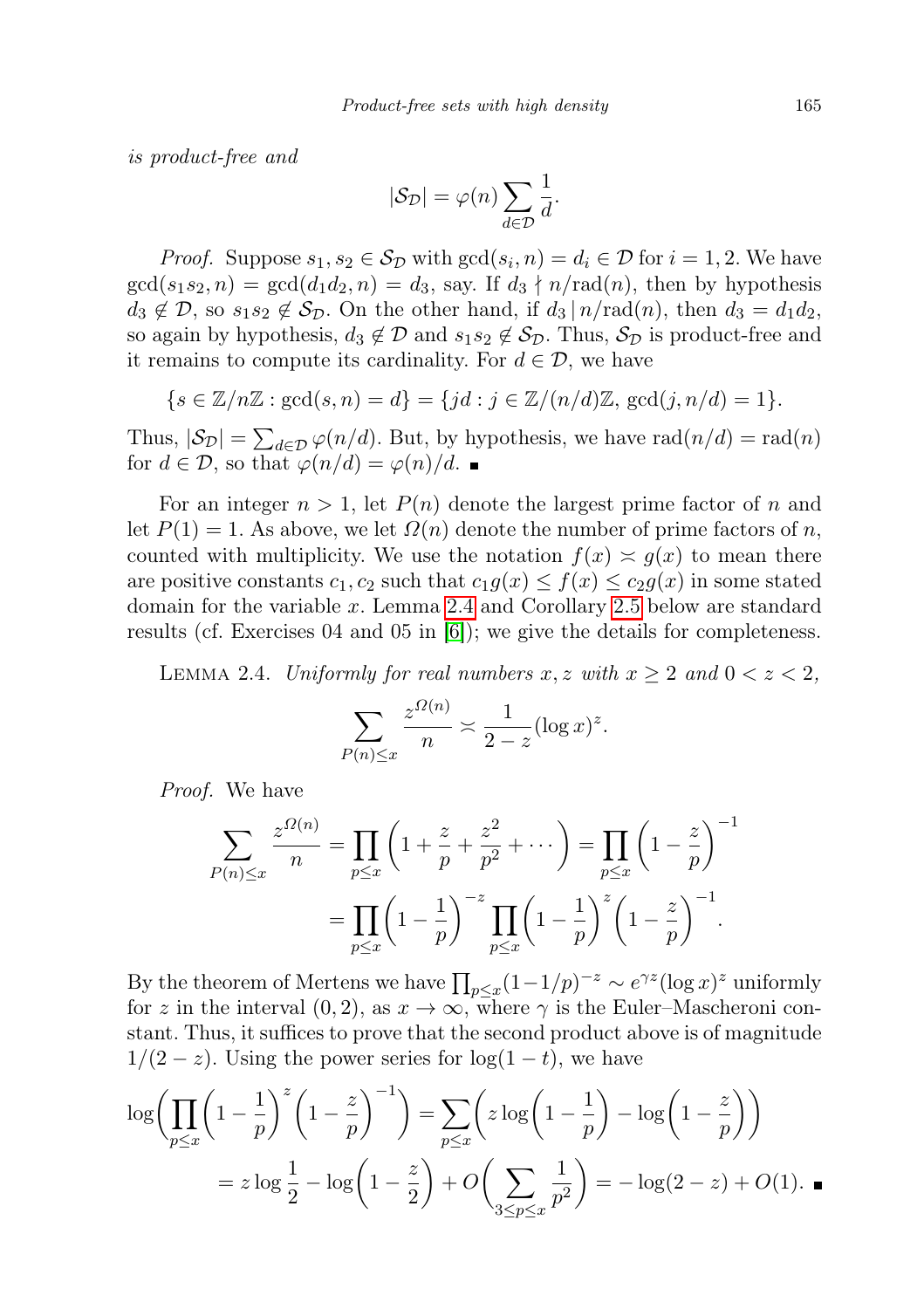We will use the entropy-like function  $Q(x)$  defined for  $x > 0$  by

$$
Q(x) = x \log x - x + 1.
$$

Note that  $Q(x) \geq 0$  for all  $x > 0$  with equality only at  $x = 1$ .

<span id="page-3-0"></span>COROLLARY 2.5. Uniformly for real numbers  $\alpha, \beta, x$  with  $0 < \alpha \leq 1$ ,  $1 \leq \beta < 2$ , and  $x \geq 3$ ,

$$
\sum_{\substack{P(n)\leq x\\ \Omega(n)\leq \alpha \log \log x}} \frac{1}{n} \ll (\log x)^{1-Q(\alpha)}, \qquad \sum_{\substack{P(n)\leq x\\ \Omega(n)\geq \beta \log \log x}} \frac{1}{n} \ll \frac{1}{2-\beta} (\log x)^{1-Q(\beta)}.
$$

Proof. We have

$$
\sum_{\substack{P(n)\leq x\\ \Omega(n)\leq \alpha \log \log x}} \frac{1}{n} \leq \sum_{P(n)\leq x} \frac{\alpha^{\Omega(n)-\alpha \log \log x}}{n}
$$

$$
= \sum_{P(n)\leq x} \frac{\alpha^{\Omega(n)}}{n} (\log x)^{-\alpha \log \alpha} \ll (\log x)^{\alpha-\alpha \log \alpha},
$$

using  $0 < \alpha \leq 1$  and Lemma [2.4](#page-2-0) with  $z = \alpha$ . Similarly, Lemma 2.4 with  $z = \beta$  gives

$$
\sum_{\substack{P(n)\leq x\\ \Omega(n)\geq \beta \log \log x}}\frac{1}{n}\leq \sum_{P(n)\leq x}\frac{\beta^{\Omega(n)-\beta \log \log x}}{n}\ll \frac{1}{2-\beta}(\log x)^{\beta-\beta \log \beta}.
$$

*Proof of Theorem [2.1.](#page-1-0)* Let x be a large real number, let  $\ell_x$  denote the least common multiple of the integers in  $[1, x]$ , and let  $n_x = \ell_x^2$ . Thus, by the prime number theorem, we have  $n_x = e^{(2+o(1))x}$  as  $x \to \infty$ , so that

$$
(2.1) \t\t \log \log n_x = \log x + O(1).
$$

Let

<span id="page-3-1"></span>
$$
\mathcal{D}_x = \left\{ d \,|\, \ell_x : \frac{e}{4} \log \log x < \Omega(d) < \frac{e}{2} \log \log x \right\}.
$$

We note that each  $d \in \mathcal{D}_x$  divides  $n_x/\text{rad}(n_x)$  and that  $\mathcal{D}_x$  is product-free. Thus, by Lemma [2.3](#page-1-1) we find that

$$
\mathcal{S}_{\mathcal{D}_x} = \{ a \in \mathbb{Z}/n_x \mathbb{Z} : \gcd(a, n_x) \in \mathcal{D}_x \}
$$

is a product-free subset of  $\mathbb{Z}/n_{x}\mathbb{Z}$ , with density

$$
\mathcal{D}(\mathcal{S}) = \frac{\varphi(n_x)}{n_x} \sum_{d \in \mathcal{D}_x} \frac{1}{d}.
$$

Using  $(2.1)$  it suffices to show that for some positive constant c and for x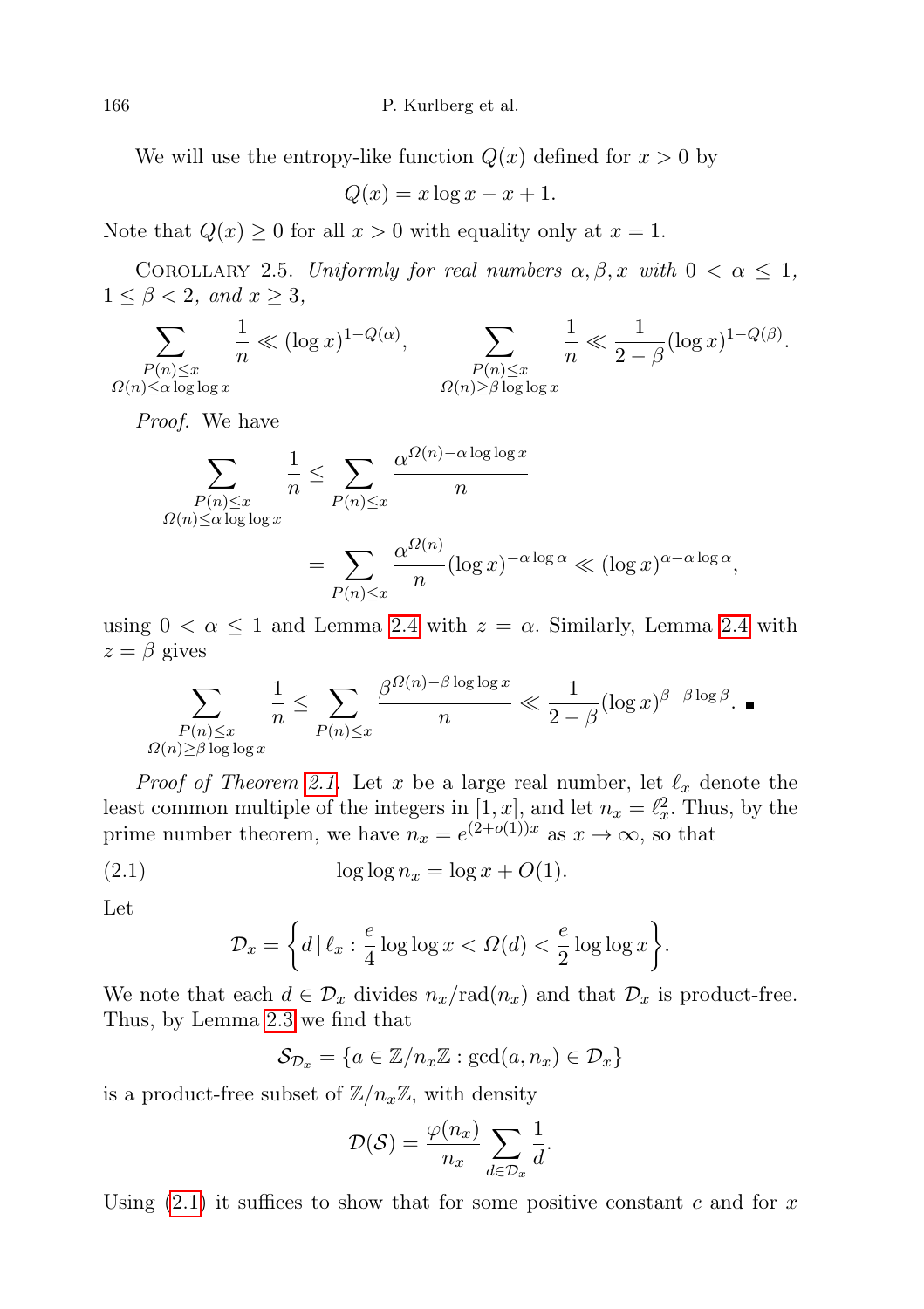sufficiently large,

(2.2) 
$$
\frac{\varphi(n_x)}{n_x} \sum_{d \in \mathcal{D}_x} \frac{1}{d} \ge 1 - \frac{c}{(\log x)^{1 - \frac{1}{2}e \log 2}}.
$$

We have

<span id="page-4-1"></span>
$$
\sum_{d\in \mathcal{D}_x}\frac{1}{d}\geq \sum_{d\mid \ell_x}\frac{1}{d}-\sum_{\substack{P(d)\leq x\\ \Omega(d)\leq \frac{e}{4}\log\log x}}\frac{1}{d}-\sum_{\substack{P(d)\leq x\\ \Omega(d)\geq \frac{e}{2}\log\log x}}\frac{1}{d}.
$$

Since  $1 - Q(e/4) = 1 - Q(e/2) = \frac{1}{2}e \log 2$ , Corollary [2.5](#page-3-0) implies there is some absolute constant  $c' > 0$  with

$$
\sum_{d \in \mathcal{D}_x} \frac{1}{d} \ge \sum_{d \mid \ell_x} \frac{1}{d} - c' (\log x)^{\frac{1}{2}e \log 2}.
$$

Now, letting  $\sigma$  denote the sum-of-divisors function,

$$
\sum_{d|\ell_x} \frac{1}{d} = \frac{\sigma(\ell_x)}{\ell_x} = \prod_{p^a || \ell_x} \frac{p^{a+1} - 1}{p^a(p-1)} = \prod_{p \le x} \frac{p}{p-1} \prod_{p^a || \ell_x} \left(1 - \frac{1}{p^{a+1}}\right)
$$

$$
\ge \prod_{p \le x} \frac{p}{p-1} \cdot \left(1 - \frac{1}{x}\right)^{\pi(x)} \ge \prod_{p \le x} \frac{p}{p-1} \cdot \left(1 - \frac{\pi(x)}{x}\right),
$$

where  $\pi(x)$  denotes the prime-counting function. Thus, since  $\varphi(n_x)/n_x =$  $\prod_{p\leq x}(p-1)/p,$ 

$$
\frac{\varphi(n_x)}{n_x} \sum_{d \in \mathcal{D}_x} \frac{1}{d} \ge 1 - \frac{\pi(x)}{x} - c' (\log x)^{\frac{1}{2}e \log 2} \prod_{p \le x} \frac{p-1}{p}.
$$

Using the theorem of Mertens for the product and the Chebyshev estimate  $\pi(x) \ll x/\log x$ , we obtain [\(2.2\)](#page-4-1), completing the proof of Theorem [2.1.](#page-1-0)

REMARK 2.6. It is possible to uniformly save a factor  $\sqrt{\log \log x}$  in Corollary [2.5](#page-3-0) under the strengthened hypothesis that  $\alpha \in [\epsilon, 1 - \epsilon]$  and  $\beta \in [1 + \epsilon, 2 - \epsilon]$ , where  $\epsilon > 0$  is fixed but arbitrary. This gives a slightly stronger version of Theorem [2.1:](#page-1-0) There is a positive constant C such that

<span id="page-4-2"></span>(2.3) 
$$
D(n) > 1 - \frac{C}{(\log \log n)^{1 - \frac{1}{2}e \log 2} \sqrt{\log \log \log n}}
$$
 for infinitely many *n*.

The details are presented in a sequel paper [\[7\]](#page-10-3), where the principal result is that  $(2.3)$ , apart from the constant C, is best possible.

<span id="page-4-0"></span>REMARK 2.7. For a set S of positive integers, let  $S(x) := S \cap [1, x]$ . If  $S$  is product-free with least member a, then its upper asymptotic density, defined as

$$
\overline{d}(\mathcal{S}) := \limsup_{x \to \infty} \frac{1}{x} |\mathcal{S}(x)|,
$$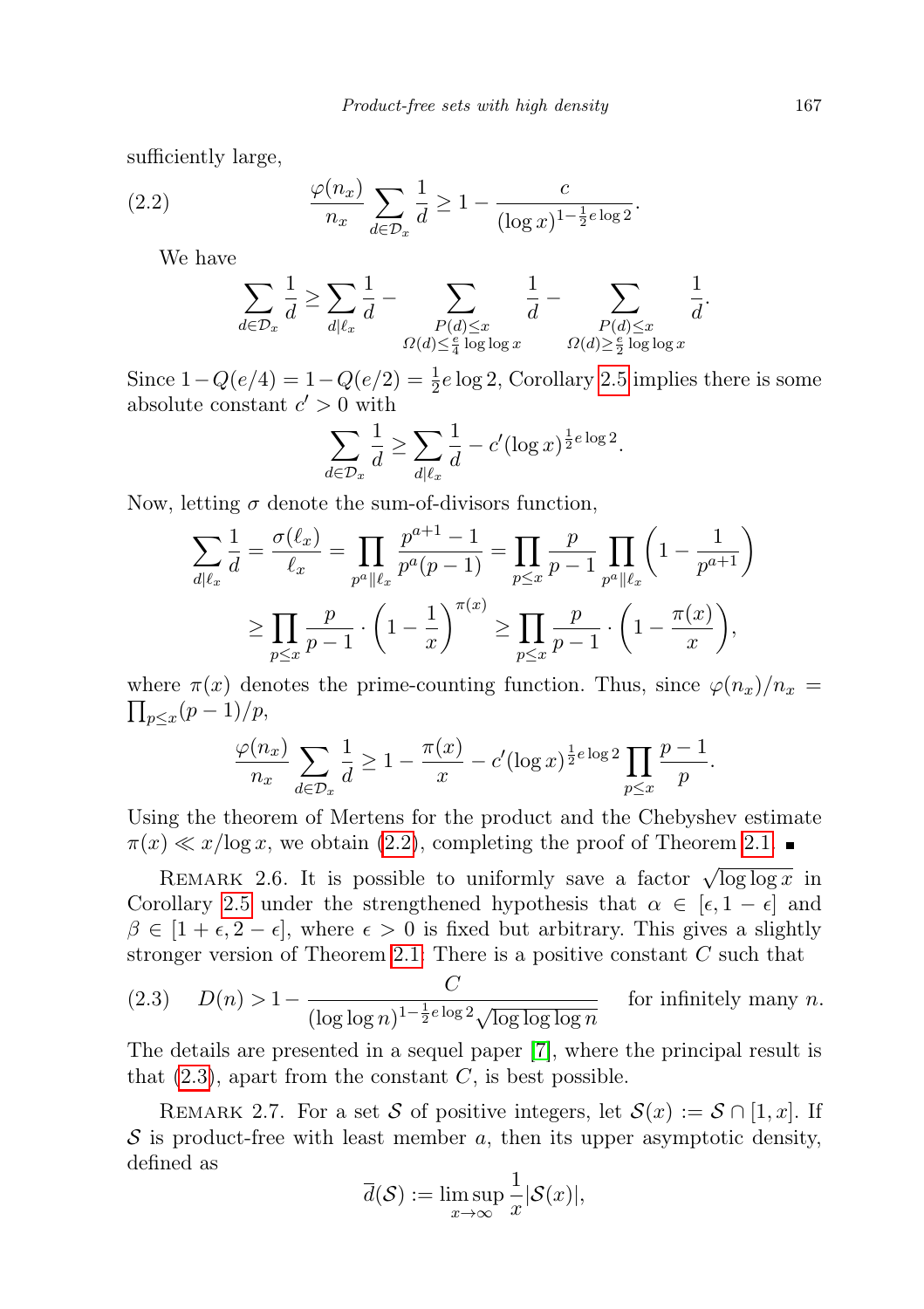## 168 P. Kurlberg et al.

satisfies  $\overline{d}(\mathcal{S}) \leq 1 - 1/(2a)$ . To see this, suppose  $x \geq a$  is arbitrary. Since  $S(x) \setminus S(x/a)$  lies in  $(x/a, x]$ , we have  $|S(x)| - |S(x/a)| \leq x - |x/a|$ . Also, multiplying each member of  $\mathcal{S}(x/a)$  by a creates products in [1, x] which cannot lie in S, so we have  $|\mathcal{S}(x)| \leq x - |\mathcal{S}(x/a)|$ . Adding these two inequalities leads to  $|\mathcal{S}(x)| \leq x - \frac{1}{2}$  $\frac{1}{2}$ [x/a], which proves the assertion.

**3. Generalizations.** If  $k, j$  are positive integers, we say a set of integers (or residue classes in  $\mathbb{Z}/n\mathbb{Z}$ ) is  $(k, j)$ -product-free if there is no solution to  $a_1 \dots a_k = b_1 \dots b_j$  with all  $k + j$  letters being elements of the set. If  $k = j$ then only the empty set is  $(k, j)$ -product-free. Indeed, if a is an element of the set, the equation  $a^k = a^k$  shows that we cannot avoid  $a_1 \dots a_k = b_1 \dots b_j$ . Thus we restrict to cases where  $k \neq j$ , and we may as well assume that  $k > j$ . The case of  $k = 2$ ,  $j = 1$  is exactly the definition of product-free that was considered in the last section. In this section we record the following simple generalization.

<span id="page-5-1"></span>THEOREM 3.1. For each real number  $\epsilon > 0$  and integer  $m \geq 3$  there is a positive integer n and a subset S of  $\mathbb{Z}/n\mathbb{Z}$  of cardinality at least  $(1 - \epsilon)n$ that is simultaneously  $(k, j)$ -product-free for all positive integers  $k > j$  with  $k + j \leq m$ .

*Proof.* As in the proof of Theorem [2.1,](#page-1-0) let  $\ell_x$  denote the least common multiple of the integers in [1, x], but now we set  $n_x = \ell_x^m$ , and

$$
\mathcal{D}_x = \{d \mid \ell_x : (1 - 1/m) \log \log x < \Omega(d) < (1 + 1/m) \log \log x\}.
$$

Let  $k > j$  be positive integers with  $k + j \leq m$ . If  $d_1, \ldots, d_k \in \mathcal{D}_x$  and also  $d'_1, \ldots, d'_j \in \mathcal{D}_x$ , it is easy to see that  $d = d_1 \ldots d_k$  and  $d' = d'_1 \ldots d'_j$ are divisors of  $n_x$ . In addition,  $d \neq d'$ , since  $\Omega(d) > k(1 - 1/m) \log \log x \ge$  $j(1+1/m) \log \log x > \Omega(d')$ . Thus,  $\mathcal{D}_x$  is  $(k, j)$ -product-free as is the set  $\mathcal{S}_{\mathcal{D}_x}$ (cf. Lemma [2.3\)](#page-1-1). As in the proof of Theorem [2.1](#page-1-0) it suffices to show that for each  $\epsilon > 0$ ,

$$
\frac{\varphi(n_x)}{n_x}\sum_{d\in\mathcal{D}_x}\frac{1}{d}\geq 1-\epsilon
$$

for all sufficiently large x depending on  $\epsilon$ . Already from the proof of Theorem [2.1,](#page-1-0) we have

<span id="page-5-0"></span>
$$
\frac{\varphi(n_x)}{n_x} \sum_{d|\ell_x} \frac{1}{d} \ge 1 - \frac{\pi(x)}{x} \sim 1
$$

as  $x \to \infty$ . Since  $\varphi(n_x)/n_x \sim 1/(e^{\gamma} \log x)$  as  $x \to \infty$ , it suffices to show that

(3.1) 
$$
\sum_{\substack{d|\ell_x \\ d \notin \mathcal{D}_x}} \frac{1}{d} = o(\log x) \quad \text{as } x \to \infty.
$$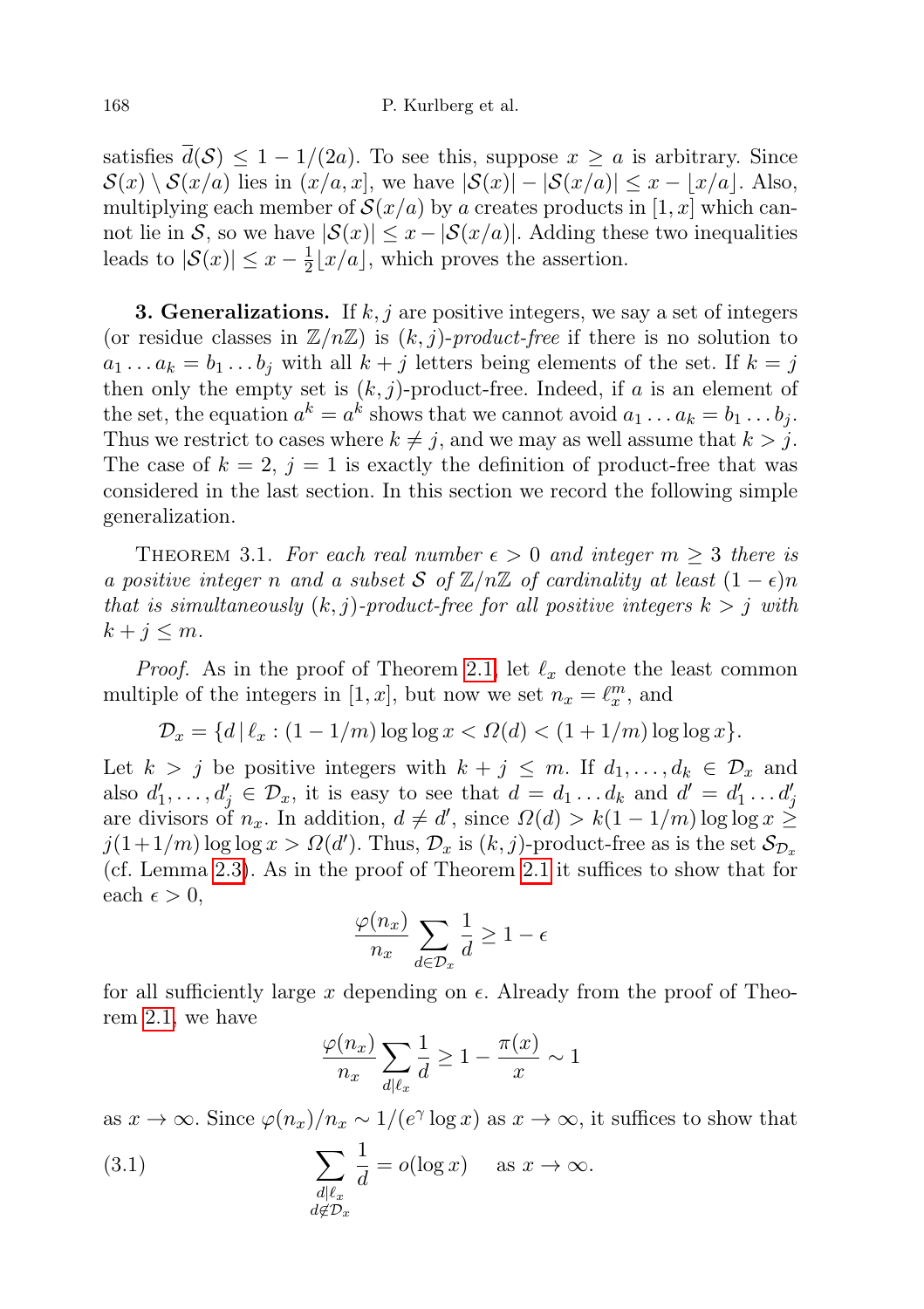Letting  $\delta_1 = Q(1 - 1/m)$  and  $\delta_2 = Q(1 + 1/m)$ , we have  $\delta_1, \delta_2 > 0$ . Using Corollary [2.5,](#page-3-0)

$$
\sum_{\substack{d|\ell_x \\ \Omega(d) \le (1-1/m)\log\log x}} \frac{1}{d} \le (\log x)^{1-\delta_1/2}, \qquad \sum_{\substack{d|\ell_x \\ \Omega(d) \ge (1+1/m)\log\log x}} \frac{1}{d} \le (\log x)^{1-\delta_2/2}
$$

for all large x. Thus, we have  $(3.1)$ .

Returning to the case when  $k = j$ , we can redefine the notion of  $(k, k)$ product-free to mean that the equation  $a_1 \ldots a_k = b_1 \ldots b_k$  implies that  ${a_1, \ldots, a_k} = {b_1, \ldots, b_k}$  as multisets. For example, the primes are  $(k, k)$ product-free for every  $k$ . This is essentially a best-possible result, for as shown by Erdős [\[3\]](#page-9-2) in 1938, if S is a subset of the positive integers which is  $(2, 2)$ product-free, then the number of members of S in  $[1, x]$  is  $\pi(x) + O(x^{3/4})$ .

The equation  $abc = d^2$  was recently considered in [\[5\]](#page-10-1), where it was shown (see Corollary 1) that if  $S$  is a set of integers such that

 $abc = d^2$  has no solution with  $a, b, c \in \mathcal{S}$ , d arbitrary,

then the lower asymptotic density of S is at most  $1/2$ . This result was inadvertently misquoted in [\[9\]](#page-10-0), where it was asserted that such a result holds with all of  $a, b, c, d \in \mathcal{S}$ . In fact, this is false since Theorem [3.1](#page-5-1) applied with  $(k, j) = (3, 2)$  implies the complementary result that for any  $\epsilon > 0$  there exists a set S of density exceeding  $1 - \epsilon$  such that

(3.2) 
$$
abc = d^2 \text{ has no solution with } a, b, c, d \in \mathcal{S}.
$$

More precisely, it gives:

COROLLARY 3.2. For each real number  $\epsilon > 0$ , there is a positive integer n and a subset S of  $\mathbb{Z}/n\mathbb{Z}$  of cardinality at least  $(1 - \epsilon)n$  such that abc =  $d^2$ has no solution with  $a, b, c, d \in S$ .

4. A numerical example. In this section we give the details for a number N for which there exists a product-free subset of  $\mathbb{Z}/N\mathbb{Z}$  of size larger than  $N/2$ . Our example is very large; it would be of interest to see if a substantially smaller number could be found.

Let  $P$  denote the set of the first 10,000,000 primes and let  $Q$  be their product. For each positive integer  $j$ , let

$$
\sigma_j = \sum_{p \in \mathcal{P}} \frac{1}{p^j}, \quad S_j = \sum_{\substack{\text{rad}(m) \mid Q \\ \Omega(m) = j}} \frac{1}{m}.
$$

We have computed these sums for  $j$  up to 13, finding that to six decimal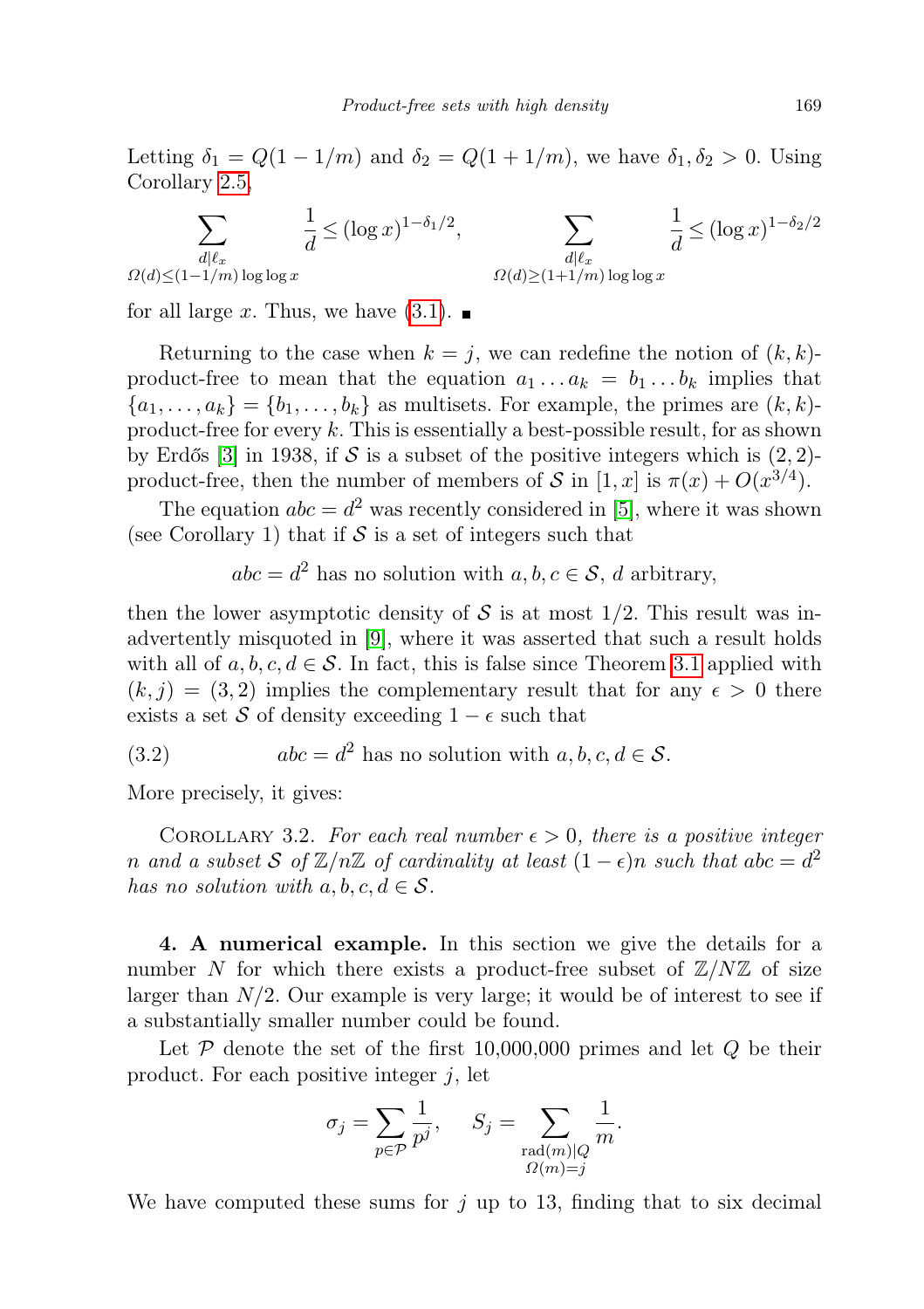places,

$$
\begin{aligned}\n\sigma_1 &= 3.206219, & \sigma_2 &= 0.452247, & \sigma_3 &= 0.174763, & \sigma_4 &= 0.076993, \\
\sigma_5 &= 0.035755, & \sigma_6 &= 0.017070, & \sigma_7 &= 0.008284, & \sigma_8 &= 0.004061, \\
\sigma_9 &= 0.002004, & \sigma_{10} &= 0.000994, & \sigma_{11} &= 0.000494, & \sigma_{12} &= 0.000246, \\
\sigma_{13} &= 0.000123\n\end{aligned}
$$

and

| $S_1 = 3.206219$    | $S_2 = 5.366043$    | $S_3 = 6.276492$    | $S_4 = 5.796977$    |
|---------------------|---------------------|---------------------|---------------------|
| $S_5 = 4.529060$    | $S_6 = 3.130763$    | $S_7 = 1.976769$    | $S_8 = 1.167289$    |
| $S_9 = 0.656256$    | $S_{10} = 0.356061$ | $S_{11} = 0.188345$ | $S_{12} = 0.097866$ |
| $S_{13} = 0.050226$ |                     |                     |                     |

Concerning these calculations, we note that the computation for  $\sigma_1 = S_1$ is the most time consuming. The other values of  $\sigma_j$  represent the starts of rapidly converging series, and in fact these values can be found on the web as values of the "prime zeta function." The remaining values of  $S_j$  are easily computed by a hand calculator using the identity

$$
S_k = \frac{1}{k} \sum_{j=1}^k \sigma_j S_{k-j},
$$

where by convention we take  $S_0 = 1$  (see [\[8,](#page-10-4) p. 23, (2.11)]).

Let

$$
N = Q^{14} = \prod_{p \in \mathcal{P}} p^{14}
$$

and let

$$
\mathcal{D} = \{d \, | \, N : 3 \le \Omega(d) \le 5 \text{ or } 11 \le \Omega(d) \le 13\}.
$$

A moment's reflection shows that  $D$  is product-free and that each member of  $D$  divides  $N/rad(N)$ , and so from Lemma [2.3,](#page-1-1)

<span id="page-7-0"></span>
$$
S_{\mathcal{D}} = \{m \bmod N : \gcd(m, N) \in \mathcal{D}\}\
$$

is also product-free. Further,

(4.1) 
$$
\frac{|\mathcal{S}_D|}{N} = \frac{\varphi(N)}{N} \sum_{d \in \mathcal{D}} \frac{1}{d}.
$$

We may compute  $\varphi(N)/N$  using  $\sigma_1$  and  $\sigma_2$  as follows:

$$
\log \frac{\varphi(N)}{N} = \sum_{p \in \mathcal{P}} \log \left( 1 - \frac{1}{p} \right) = -\sigma_1 - \frac{1}{2}\sigma_2 + \sum_{p \in \mathcal{P}} \left( \frac{1}{p} + \frac{1}{2p^2} + \log \left( 1 - \frac{1}{p} \right) \right).
$$

The last sum above is the start of a rapidly converging series, so we easily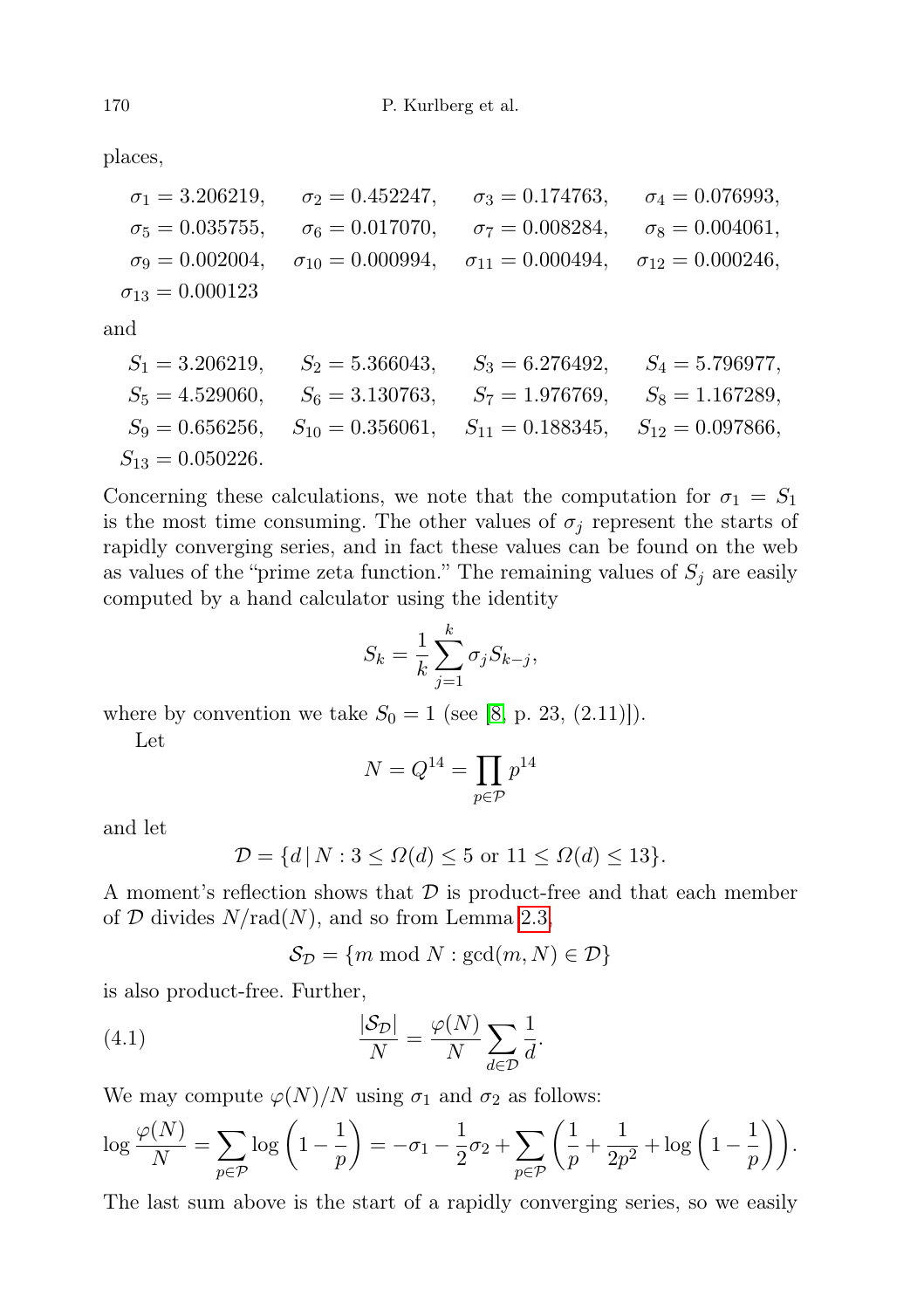find that

(4.2) 
$$
\varphi(N)/N > 0.029542.
$$

The sum in [\(4.1\)](#page-7-0) is

<span id="page-8-1"></span>
$$
\sum_{d \in \mathcal{D}} \frac{1}{d} = S_3 + S_4 + S_5 + S_{11} + S_{12} + S_{13} = 16.938967.
$$

Thus, with  $(4.1)$  and  $(4.2)$ , we have

 $|\mathcal{S}_{\mathcal{D}}|/N$  >  $(0.029542)(16.9389)$  > 0.5004.

This number N is very large, it is about  $10^{1.09 \cdot 10^9}$ . However, it is possible to reduce the exponents somewhat for the larger primes in  $N$ . Let  $N'$  be N divided by the 12th power of each prime dividing N that is above  $10^6$ . Then  $D(N') > 0.5003N'$  and N' is about  $10^{1.61 \cdot 10^8}$ . We have made some effort at finding a smaller example, say below  $10^{10^8}$ , but we were not successful.

<span id="page-8-0"></span>**5. Densities and further problems.** Let  $u \in [0, 1)$  be a real number and, as in the introduction, let  $\mathcal{N}(u)$  denote the set of natural numbers n with  $D(n) > u$ . Since  $D(mn) \ge D(n)$ , it follows that if  $n \in \mathcal{N}(u)$ , so too is every multiple of n. Consequently,  $\mathcal{N}(u)$  has a logarithmic density

$$
\delta(\mathcal{N}(u)) := \lim_{x \to \infty} \frac{1}{\log x} \sum_{\substack{k \in \mathcal{N}(u) \\ k \le x}} \frac{1}{k}
$$

(see [\[1,](#page-9-3) [2\]](#page-9-4)); denote this by  $\delta(u)$ . We deduce by Corollary [2.2](#page-1-2) that  $\delta(u) > 0$ for all  $u \in [0, 1)$ . We can say a bit more.

<span id="page-8-2"></span>PROPOSITION 5.1. We have  $\liminf_{n\to\infty} D(n) = 1/2$ . Consequently, for  $0 \le u \le 1/2$  the set  $\mathcal{N}(u)$  has both a logarithmic density  $\delta(u)$  and a natural density  $d(u)$  satisfying  $d(u) = \delta(u) = 1$ .

*Proof.* Let p be an odd prime and let a be a positive integer. The set of nonzero residues mod  $p^a$  which are the product of a power of p and a quadratic nonresidue mod p is product-free, and this shows that  $D(p^a) \rightarrow$  $1/2$  as  $a \to \infty$  (recall that  $D(n) < 1/2$  if  $n/rad(n)$  does not have at least six distinct prime factors). In addition, the set of nonzero residues mod  $2<sup>a</sup>$ which are the product of a power of 2 and an integer that is 3 mod 4 is product-free, so that  $D(2^a) \to 1/2$  as  $a \to \infty$ . Since  $D(p) \to 1/2$  as  $p \to \infty$ through the primes, it follows that  $D(q) \to 1/2$  as  $q \to \infty$  through the prime powers (which include the primes). Hence for each real number  $\epsilon > 0$ , there are at most finitely many prime powers q with  $D(q) \leq 1/2 - \epsilon$ . Thus, if  $D(n) \leq 1/2 - \epsilon$ , it follows that each prime power dividing n must come from this set, forcing the set of such  $n$  to be finite as well. This proves the first statement in the proposition. Let  $u \in [0, 1/2)$ . By what we just proved, the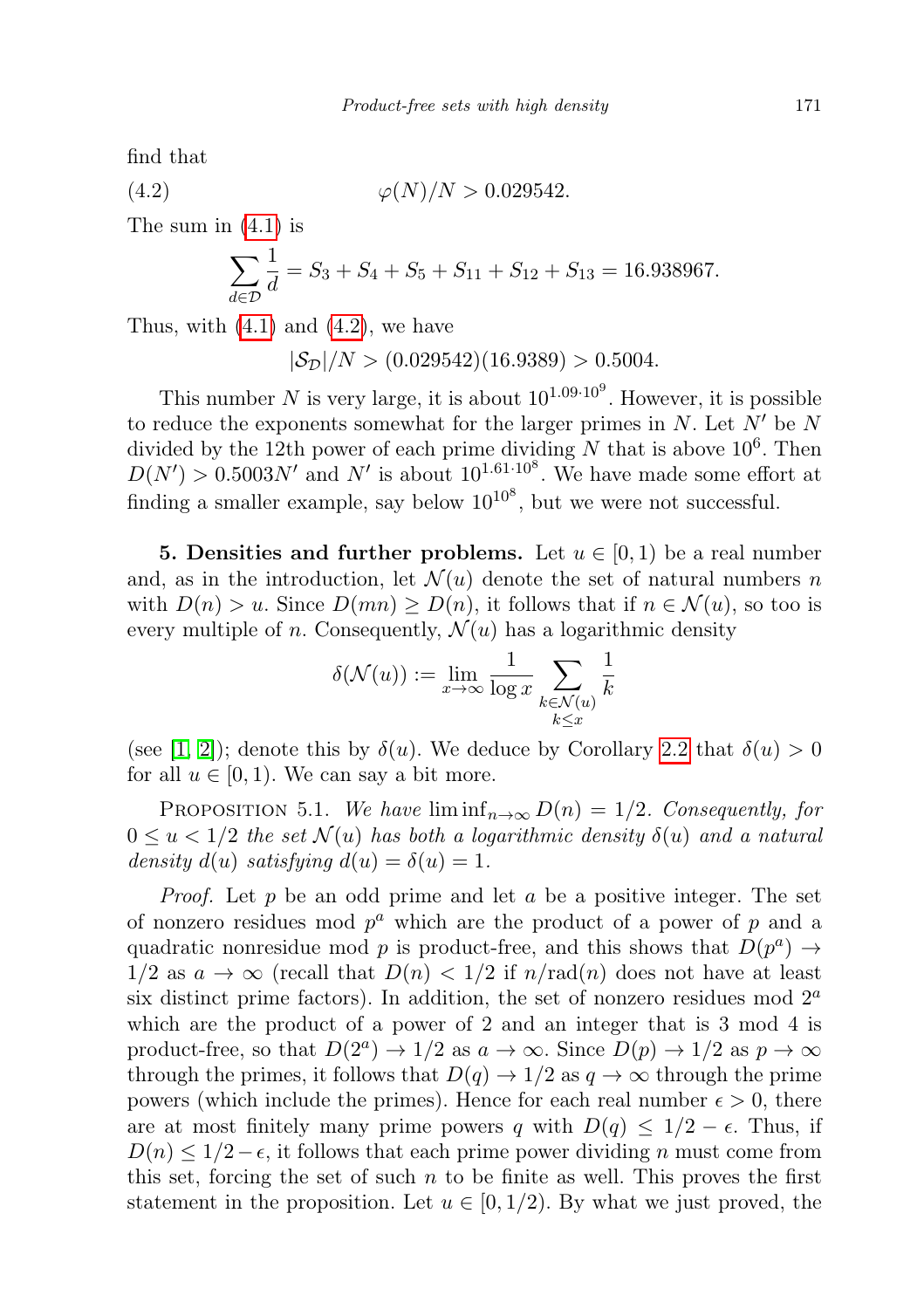set  $\mathcal{N}(u)$  consists of all but finitely many natural numbers. This establishes the second statement in the proposition.

It follows from the principal results of [\[9\]](#page-10-0) that  $\delta(1/2) \leq 1.56 \cdot 10^{-8}$ , and so with Proposition [5.1](#page-8-2) it follows that  $\delta(u)$  is not continuous in the variable  $u$  at  $1/2$ . From the numerical example in the last section, we have  $\delta(1/2) > 10^{-1.62 \cdot 10^8}$ . There is of course an enormous (multiplicative) gap between these two bounds for  $\delta(1/2)$ .

More generally Theorem [2.1](#page-1-0) yields a lower bound for  $\delta(u)$  as  $u \to 1^-$ . Setting  $\alpha_0 := \left(1 - \frac{1}{2}\right)$  $(\frac{1}{2}e \log 2)^{-1} \approx 17.26659$ , we have

<span id="page-9-0"></span>(5.1) 
$$
\delta(u) > 1/\exp \exp((C/(1-u))^{\alpha_0}).
$$

Note that [\(2.3\)](#page-4-2) allows a slight improvement in this estimate.

It seems likely that for each u, the set  $\mathcal{N}(u)$  has an asymptotic density  $d(\mathcal{N}(u))$ . General facts about asymptotic densities give  $d(\mathcal{N}(u)) \leq \delta(u) \leq$  $d(\mathcal{N}(u))$ , and a natural density  $d(u) = \delta(u)$  exists for those values with  $\underline{d}(\mathcal{N}(u)) = \overline{d}(\mathcal{N}(u))$ . Our proofs show that  $\underline{d}(\mathcal{N}(u)) > 0$  for  $0 < u < 1$  and  $d(\mathcal{N}(u)) < 1$  for  $u \geq 1/2$ .

As asked in [\[9\]](#page-10-0), is it true that for  $u \geq 1/2$ , the "primitive" members of  $\mathcal{N}(u)$  (namely, they are not divisible by any other member of  $\mathcal{N}(u)$ ) are all squarefull? If so, then it would follow that the asymptotic density of  $\mathcal{N}(u)$ exists for each value of u.

Acknowledgments. We thank Rosa Orellana for a helpful discussion concerning [\[8\]](#page-10-4). Part of this work was done while the three authors visited MSRI, as part of the semester program Arithmetic Statistics. They thank MSRI for support, funded through the NSF. The first author was supported in part by grants from the Göran Gustafsson Foundation, the Knut and Alice Wallenberg foundation, and the Swedish Research Council. The second author was supported in part by NSF grant DMS-0801029. The third author was supported in part by NSF grant DMS-1001180.

## References

- <span id="page-9-3"></span>[1] H. Davenport and P. Erdős, On sequences of positive integers, Acta Arith. 2 (1936), 147–151.
- <span id="page-9-4"></span>[2] H. Davenport and P. Erdős, On sequences of positive integers, J. Indian Math. Soc. (N.S.) 15 (1951), 19–24.
- <span id="page-9-2"></span>[3] P. Erdős, On sequences of integers no one of which divides the product of two others and on some related problems, Mitt. Forsch.-Inst. Math. Mech. Univ. Tomsk 2 (1938), 74–82.
- <span id="page-9-1"></span>[\[4\]](http://dx.doi.org/10.1007/BF02785363) B. Green and I. Z. Ruzsa, Sum-free sets in abelian groups, Israel J. Math. 147 (2005), 157–188.